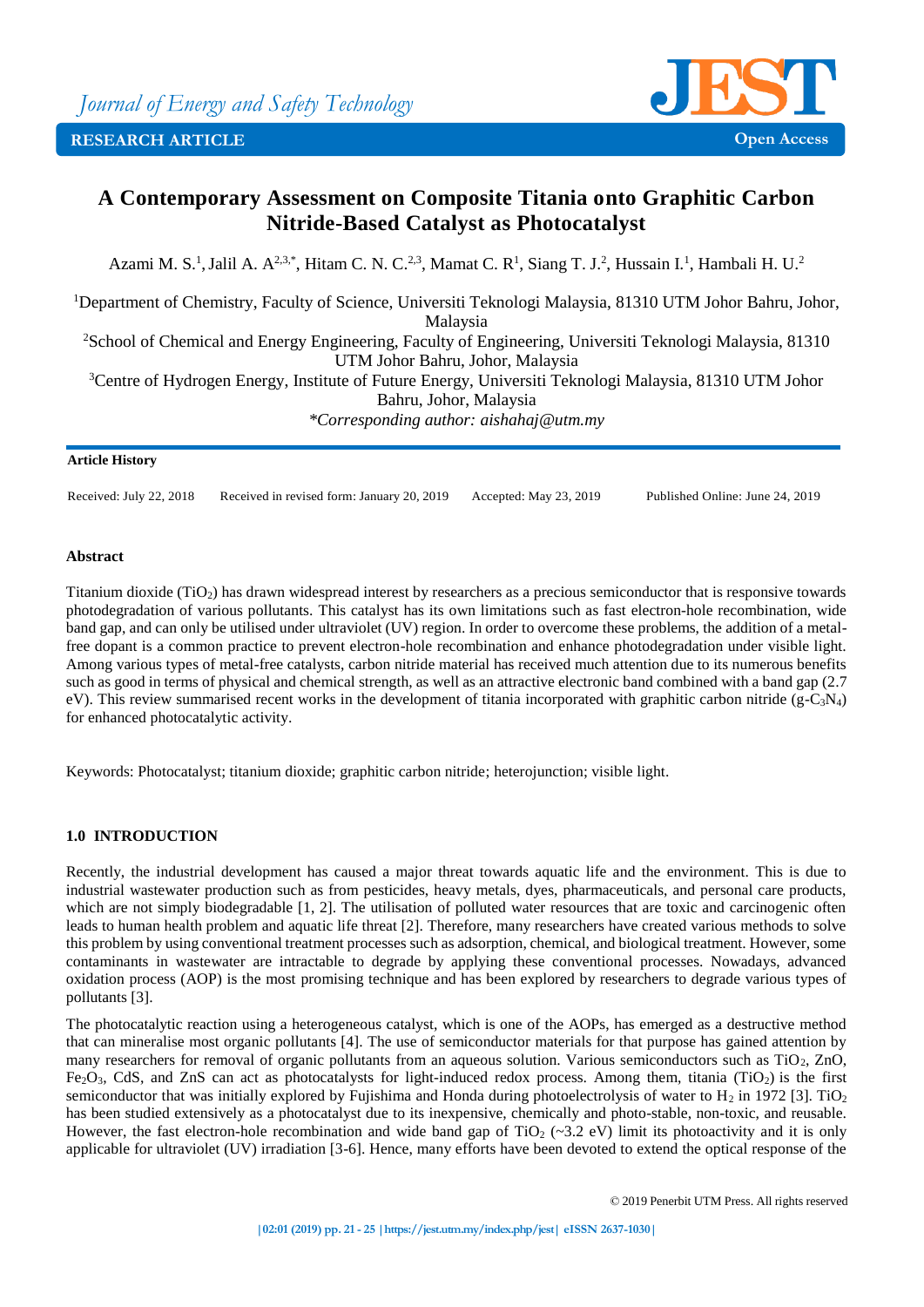photocatalyst by incorporation of TiO<sub>2</sub> with g-C<sub>3</sub>N<sub>4</sub>. A short review on recent studies of TiO<sub>2</sub>/g-C<sub>3</sub>N<sub>4</sub> composite is covered in this paper.

#### **2.0 TITANIUM DIOXIDE**

Titanium dioxide (TiO2) is present in three phases, which are anatase, rutile, and brookite. Anatase and rutile are formed in a tetragonal structure whereas brookite appears in an orthorhombic structure as shown in Figure 1 [7]. These phases are similar based on the octahedral structure with different assembly patterns of each octahedral chain. Among them, anatase  $TiO<sub>2</sub>$  is the most widely used in photocatalytic reaction and favoured for modification with other materials due to higher density of localised state that attributed towards slower charge carrier recombination [8, 9].



**Figure 1.** TiO<sub>2</sub> crystal structures [7].

Photocatalysis reaction conducted in visible light irradiation has become the main focus nowadays since it requires low energy for catalyst activation [10]. Even though  $TiO<sub>2</sub>$  is a promising photocatalyst, it is unable to absorb visible light due to its wide band gap energy, which limits its application range [6, 8, 10]. Hence, efforts have been devoted to prolong the optical response of TiO<sup>2</sup> from UV to the visible light region and various strategies have been explored including doping with metals or nonmetals, dye or semiconductor sensitisation, and surface modification [11-13]. Nevertheless, it is a big challenge to obtain viable visible light active materials that are easily prepared, efficient, stable, and inexpensive.

# **3.0 GRAPHITIC CARBON NITRIDE (g-C3N4)**

Polymeric g-C<sub>3</sub>N<sub>4</sub> is depicted in Figure 2. Both triazine and heptazine have been discussed as possible tectonic units to constitute stable allotropes of  $g-C_3N_4$ . Based on density functional theory (DFT), the structure based on repeating heptazine units is more stable than the triazine units.



**Figure 2.** Representation of g-C<sub>3</sub>N<sub>4</sub> based on a) triazine and b) heptazine units [14].

Particularly, g-C3N<sup>4</sup> has become one of the most intensively researched photocatalytic materials due to its capability to be used in visible light radiance [15, 16]. Besides, g-C3N<sup>4</sup> has high thermal stability, biocompatible, and resistant to oxidation and hydrolysis processes. The constricted band gap of  $g-C_3N_4$  (~2.7 eV) enables it to penetrate visible light up to 460 nm [17].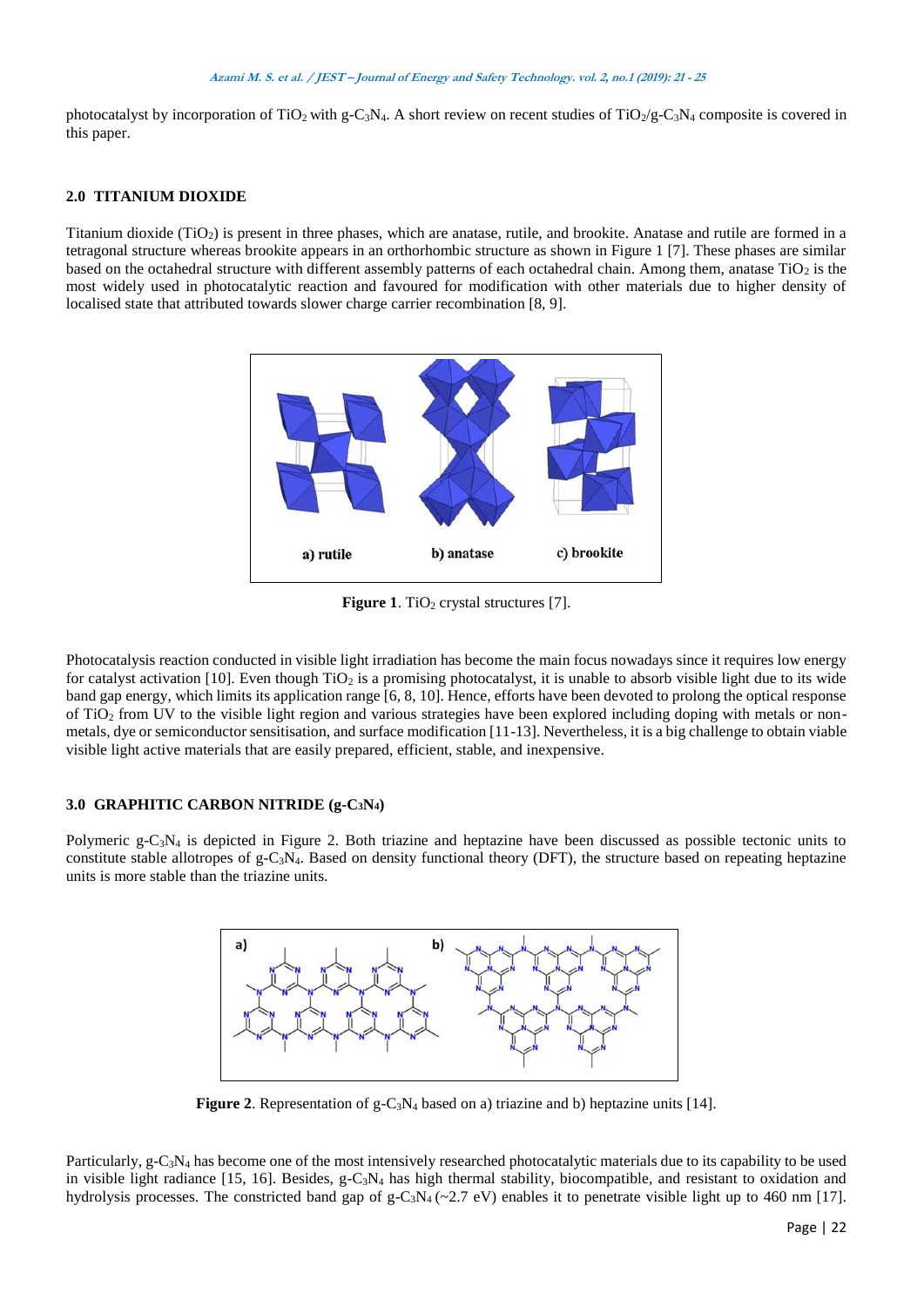However, g-C<sub>3</sub>N<sub>4</sub> still consists of high recombination probability of photogenerated electron-hole charge carriers that limits photocatalytic efficiency.

# **4.0 TiO2/g-C3N<sup>4</sup> COMPOSITE**

In improving photocatalytic activity, one of the strategies is to use a composite of two or more semiconductor photocatalysts that can absorb different parts of solar spectrum [18]. Composite semiconductors can also improve electron-hole separation due to the band off-sets and charge-transfer across interfaces. The coupling of carbon nitrides such as  $g-C_3N_4$  with other semiconductor materials has gained interest of many researchers, for example the production of  $g - C_3N_4/T_1$  and or  $TiO_2/g$ - $C_3N_4$  composites [19-21]. These composites show great improvement in the efficiencies of photoactivity, thus promote its applications in energy production and environmental remediation. Recent studies on this photocatalyst are shown in Table 1. The composite catalysts showed high photodegradation performance towards various pollutants under visible light, which are attributed by the optimum band gap factor and better electron-hole pair separation.

| Photocatalyst                                             | <b>Synthesis Method</b>                                                                                        | Pollutant             | <b>Band</b><br>Gap (eV) | <b>Performance</b> | <b>References</b> |
|-----------------------------------------------------------|----------------------------------------------------------------------------------------------------------------|-----------------------|-------------------------|--------------------|-------------------|
| $TiO_2/C_3N_4$ core-<br>shell nanowire<br>arrays          | Hydrothermal                                                                                                   | Bisphenol A           | 2.90                    | 95%                | $[21]$            |
| Core-shell structure<br>$g - C_3N_4(a)TiO_2$              | Sol-gel approach<br>in-situ coating re-<br>assembled                                                           | Phenol                | 1.70                    | 30%                | $[22]$            |
| $TiO2/g-C3N4$ hollow<br>nanotube                          | Molten salts                                                                                                   | Rhodamine B           | 2.48                    | 95%                | $[23]$            |
| $TiO2/g-C3N4$<br>mesostructured<br>nanosheets             | Facile calcination-<br>sonication assisted<br>method                                                           | Phenol                | 2.31                    | 93%                | $[24]$            |
| Core-shell $TiO2(a)g-$<br>$C_3N_4$ hollow<br>microspheres | Two-step self-<br>assembly procedure<br>with the assistance<br>of ultrasonic<br>dispersion                     | Rhodamine B           | 2.75                    | 93%                | $[25]$            |
| Porous $g - C_3N_4/TiO_2$<br>heterostructure              | In-situ assembling<br>of small needle-like<br>TiO <sub>2</sub> on the surface<br>of ultrathin g-C3N4<br>sheets | Acid Orange           | 2.90                    | 82%                | $[26]$            |
| Mesoporous $TiO2/g-$<br>$C_3N_4$ microspheres             | Facile nanocoating                                                                                             | Phenol                | 1.50                    | 25%                | $[27]$            |
| Brookite/anatase<br>$TiO2/g-C3N4$<br>heterojunction       | Facile nanocoating                                                                                             | Phenol                | 1.80                    | 20%                | $[28]$            |
| Carbon<br>nitride/titania<br>nanotubes                    | High-temperature<br>calculation method                                                                         | $2 -$<br>chlorophenol | 2.60                    | 90%                | [29]              |

**Table 1.** Recent study on g-C3N4/ titania photocatalyst.

# **5.0 MECHANISM OF TiO2/g-C3N4 COMPOSITE**

Most of the TiO<sub>2</sub>/g-C<sub>3</sub>N<sub>4</sub> composites show a similar proposed mechanism. When TiO<sub>2</sub>/g-C<sub>3</sub>N<sub>4</sub> is exposed to visible light, the photon could be absorbed directly by  $g-C_3N_4$  to generate the electron-hole pairs in valence band (VB) and conduction band (CB), respectively [30]. The electron from g-C<sub>3</sub>N<sub>4</sub> can easily migrate from its CB to the CB of TiO<sub>2</sub> since g-C<sub>3</sub>N<sub>4</sub> has more negative CB level (-1.12 eV) than TiO<sub>2</sub> (-0.29 eV) [31]. Meanwhile, the holes from TiO<sub>2</sub> surface will migrate to the VB of g- $C_3N_4$ . The electron on CB of TiO<sub>2</sub> can abduct O<sub>2</sub> to generate superoxide anion radical ( $\cdot$ O<sup>2</sup>), which is one of the active species that can oxidise the pollutant. Meanwhile, the holes on  $g-C_3N_4$  also play an important role in photodegradation process by forming hydroxyl radical (•OH) when reacted with water. The pollutant will be decomposed to form  $CO_2$  and  $H_2O$  via photocatalysis with the reactive  $\cdot$ O<sup>2-</sup> and  $\cdot$ OH as illustrated in Figure 3.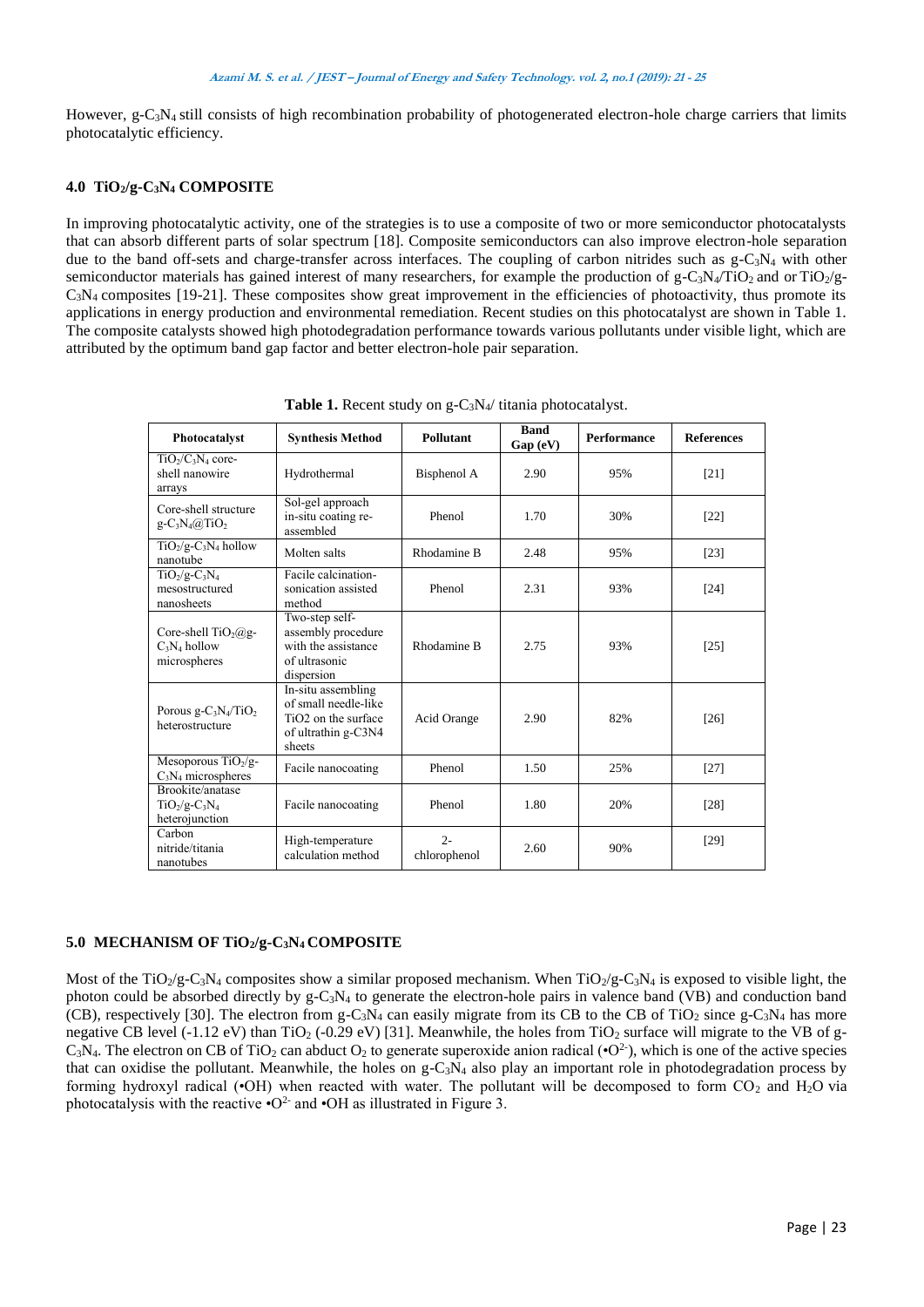

**Figure 3**. Mechanism for photo-degradation of  $TiO<sub>2</sub>/g-C<sub>3</sub>N<sub>4</sub>$  composite [30].

#### **6.0 CONCLUSION**

From this review, it can be concluded that the coupling of these two semiconductors will increase the efficiency of electron transfer separation process. Consequently, the electron life is significantly prolonged and recombination process can be reduced, thus resulting in remarkable photocatalytic degradation of pollutants.

#### **Acknowledgements**

This research work was sponsored and supported by Universiti Teknologi Malaysia through Research University Grant No. 19H04.

#### **References**

- [1] Mohamed, N. B., and S. A. Raed. 2015. Review Article: Chemical Oxidation and Membrane Filtration Technologies for Wastewater Treatment. *Australian Journal of Basic and Applied Sciences*. 9: 263-273.
- [2] Azami, M. S., W. I. Nawawi, Ali H. Jawad, M. A. M Ishak, K. Ismail. 2017. N-doped TiO<sub>2</sub> Synthesised via Microwave Induced Photocatalytic on RR4 Dye Removal under LED Light Irradiation. *Sains Malaysiana* 46: 1309-1316.
- [3] Fujishima, A., and K. Honda. 1972. Electrochemical Photolysis of Water at a Semiconductor Electrode. *Nature*. 238: 37-38.
- [4] Nawawi, W. I., M. S. Azami, L. S. Ang, M. A. M. Ishak, K. Ismail. 2017. Modification and Characterization of Microwave Assisted N doped TiO<sub>2</sub> A Photodegradation Study under Suspension and Immobilized System**.** *[Water Quality Research Journal of Canada](https://uitm.pure.elsevier.com/en/publications/modification-and-characterization-of-microwave-assisted-n-doped-t)*. 51-63.
- [5] Jaafar, N. F., A. A. Jalil, S. Triwahyono. 2017. [Visible-Light Photoactivity of Plasmonic Silver Supported on Mesoporous TiO](javascript:void(0))<sup>2</sup> Nanoparticles (Ag-[MTN\) for Enhanced Degradation of 2-chlorophenol: Limitation of Ag-Ti Interaction.](javascript:void(0)) *Applied Surface Science*. 392: 1068–1077.
- [6] Hitam, C. N. C., A.A. Jalil, S. Triwahyono, A.F.A. Rahman, N.S. Hassan, N.F. Khusnun, S.F. Jamian, C.R. Mamat, W. Nabgan, A. Ahmad. 2018. [Effect of Carbon-Interaction on Structure-Photoactivity of Cu Doped Amorphous TiO](javascript:void(0))<sub>2</sub> Catalysts for Visible-Light-Oriented Oxidative Desulphurization [of Dibenzothiophene.](javascript:void(0)) *Fuel*. 216: 407-417.
- [7] Regonini, D., C. R. Bowen, A. Jaroenworaluck, R. Stevens. 2013. A Review of Growth Mechanism, Structure and Crystallinity of Anodized TiO<sup>2</sup> Nanotubes. *Materials Science and Engineering: R: Reports*. 74: 377-406.
- [8] Aziz, F. F. A., A. A. Jalil, S. Triwahyono, M. Mohamed. 2018[. Controllable Structure of Fibrous SiO](https://www.sciencedirect.com/science/article/pii/S0169433218315058)<sub>2</sub>-ZSM-5 Support Decorated with TiO<sub>2</sub> Catalysts [for Enhanced Photodegradation of Paracetamol.](https://www.sciencedirect.com/science/article/pii/S0169433218315058) *Applied Surface Science*. 455: 84-95.
- [9] Valentin, C. D., and G. Pacchioni. 2013[. Trends in Non-Metal Doping of Anatase TiO](javascript:void(0))2: B, C, N and F. *Catalysis Today*. 206:12–18.
- [10] Azami, M. S., S. K. Ain, R. Zaharudin, F. Bakar, W. I. Nawawi. 2016. Nitrogen Doped TiO<sup>2</sup> [Prepared under Microwave Irradiation: Effect of Different](javascript:void(0))  [Irradiation Light.](javascript:void(0)) *Applied Mechanics and Materials*. 835: 372-377.
- [11] Pan, L., G. Shen, J. Zhang, X. Wei, L. Wang, J. Zou, X. Zhang. 2015. TiO<sub>2</sub>–ZnO Composite Sphere Decorated with ZnO Clusters for Effective Charge [Isolation in Photocatalysis.](javascript:void(0)) *Industrial & Engineering Chemistry Research*. 54: 7226–7232.